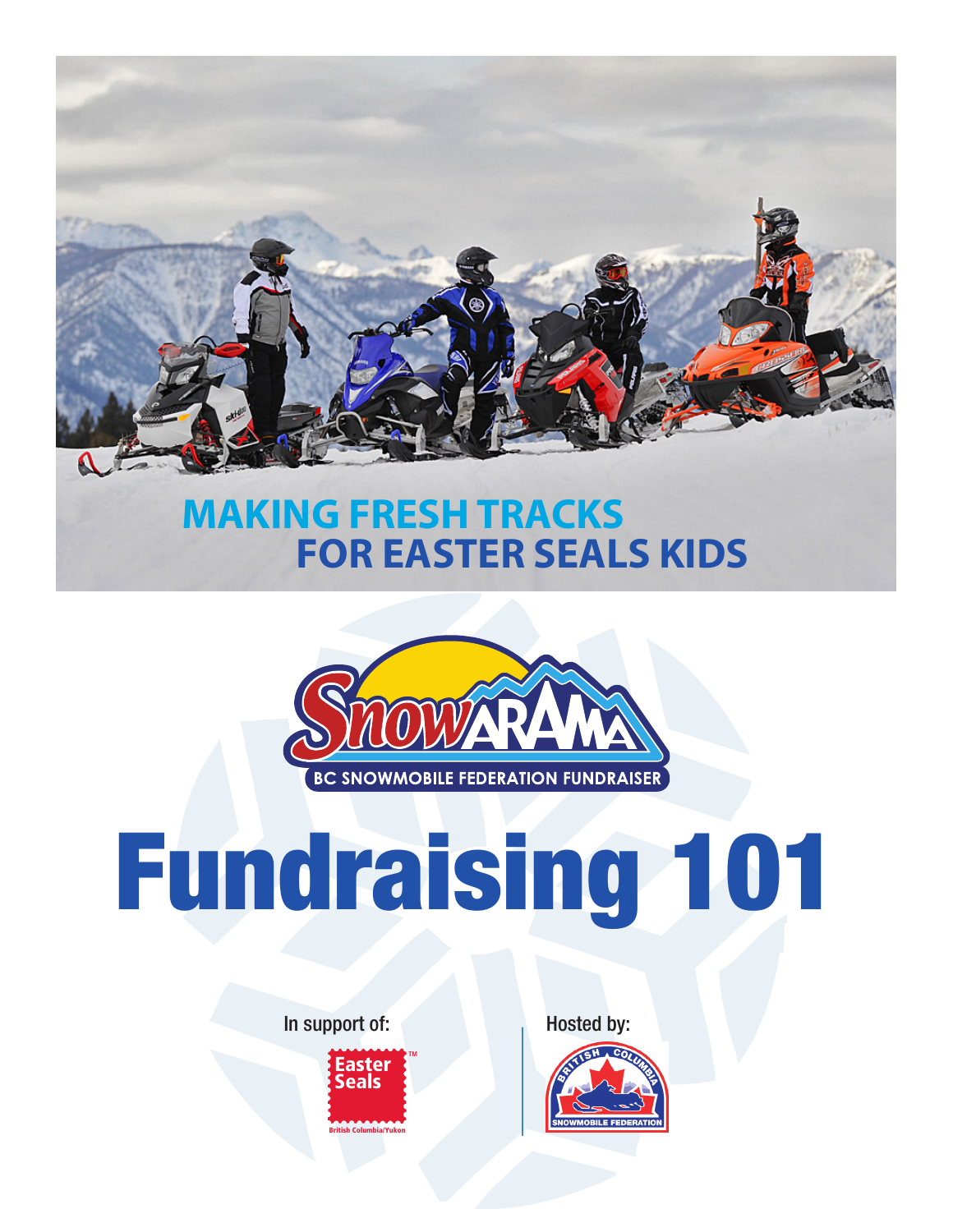### Welcome!

On behalf of the BC Lions Society for Children with Disabilities and Easter Seals BC/Yukon, thank you for taking the first step towards hosting a Snowarama event to raise money for families and kids with disabilities in your community.

By hosting a Snowarama event you are helping raise much needed funds for Easter Seals services in BC and Yukon including Vancouver Easter Seals House and Easter Seals Camp for children and young adults with disabilities.

This guide book includes lots of great ideas and help with fundraising for your Snowarama Event.

- 7 **Step by Step Event Instructions**
- 7 **Choose an Activity / event ideas**
- 7 **Engage the Community**
- 7 **Set a Fundraising Goal**
- 7 **Pledge Collecting Tips**
- 7 **Sample Donation Request Letter**
- 7 **What to do after your Snowarama event**
- 7 **FAQs**
- 7 **Contact Information**



In support of: Hosted by:





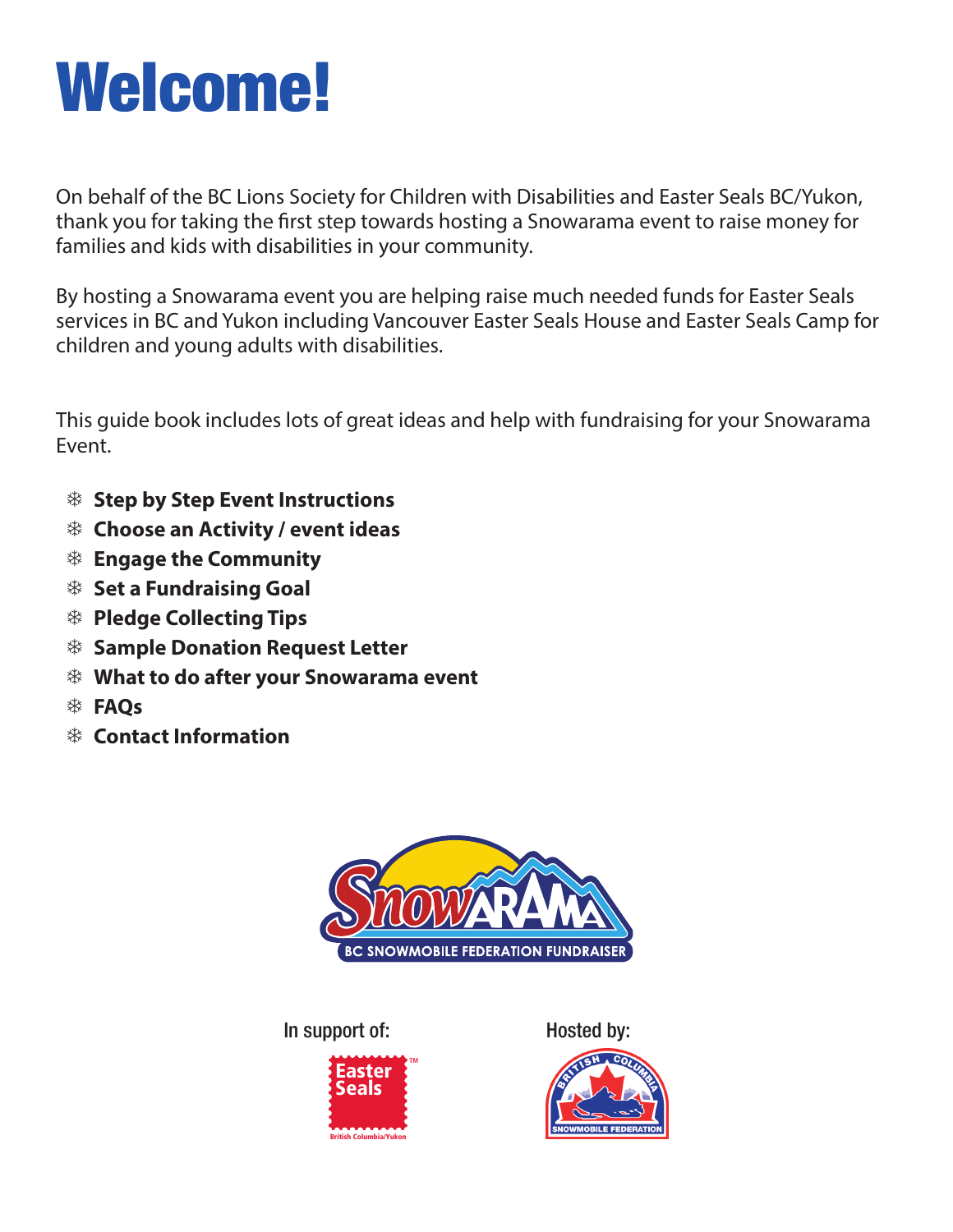### Step by Step...

**Here are some easy steps you need to know to make your event happen.**

- 1. Pick a date, location and activities.
- 2. Set a fundraising goal.
- 3. Promote your event, recruit participants and collect pledges.
- 4. Host your event.
- 5. Submit pledges, wrap-up form and photos to Easter Seals BC/Yukon.
- 6. Celebrate your success and share it with your supporters.

#### **Please visit http://bcsf.silkstart.com/cpages/snowarama**

**to obtain all the print materials you need for your event.**

### Choose an Activity

It is up to each club to determine what activities would work best for you. You can make it as simple as doing on-site fundraising at a community event or a club event that you already do. Or you can make a weekend out of it and do a long ride with activities along the way.

Here are just a few ideas of events that your club can organize as fundraising events.

| <b>SEP Poker runs</b>                           | <b>※ Trivia night</b>                    |
|-------------------------------------------------|------------------------------------------|
| $*$ Ice fishing derby                           | * Campfire cookout                       |
| <b><i>\</i> *</b> Broomball game on snowmobiles | * Christmas light tour                   |
| <b>\# Short course races</b>                    | <b><i>\</i> *</b> Skills competition     |
| <b>※ Obstacle/Relay races</b>                   | <b>\$ 50/50 draws</b>                    |
| <b>※ Barbecues</b>                              | <sup>※</sup> Season Opener celebration   |
| <i></i> <b>\$</b> Silent auction                | \$ St. Patrick's Day run and celebration |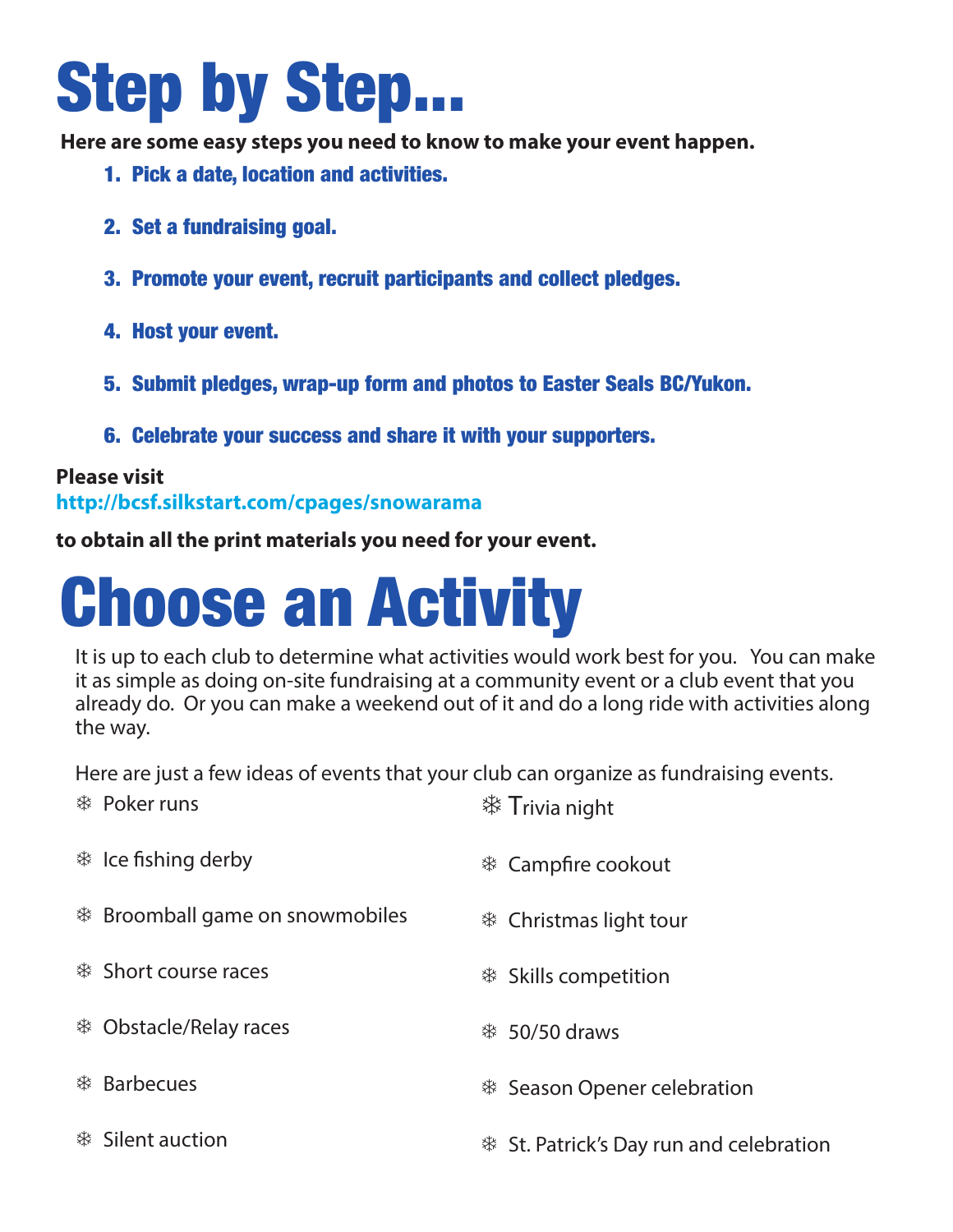### Engage the Community

Snowmobiling is not for everyone, but that doesn't mean you can't ask non-snowmobilers in your community to support your event!

Brainstorm ideas on how you and your club can involve people who may not be able to make the ride. For example, if you are planning a poker run, you can sell "ghost hands" to people who are not able to do the ride. They can pay to have a "hand" in the poker run and still qualify for prizes, but don't have to ride to get the cards.

You could also organize a raffle and sell tickets before your event and the draw the winner at your Snowarama event. If the winner is not there, you can contact them after the event.

If you are doing a ride that has multiple stops you can ask local businesses or people in your community to sponsor a stop or activity, much like someone sponsoring a hole in a golf tournament. Put up signage at the stop to recognize the sponsor and take photos to show them later. Have fun with it and be creative.

#### Make it Family Friendly

Snowarama events are a family affair so enthusiasts of all ages can enjoy all that snowmobiling has to offer. Here are some ideas you can incorporate into your event to make it extra fun for kids and families:

- Groom a small circuit track near the meeting place for all Snowarama participants so the children can ride their kiddie kats around.
- Time obstacle races for the kids on either a hill or flat surface. Time is deducted if obstacles are missed or knocked over.
- Incorporate a fishing derby into Snowarama. Participants stop for an hour while on the trail to ice fish. A prize is awarded for biggest fish caught.
- Organize kiddie drag races.
- Include as one of the stops an "Angel" or "Snowman" stop where both adults and kids are required to make angels or a snowman in the snow. The children get a good laugh in seeing their parents perform this one.
- Organize a male versus female or child versus adult broomball game on snowmobiles.
- Passenger carries egg on spoon. Fastest time back with egg intact is the winner.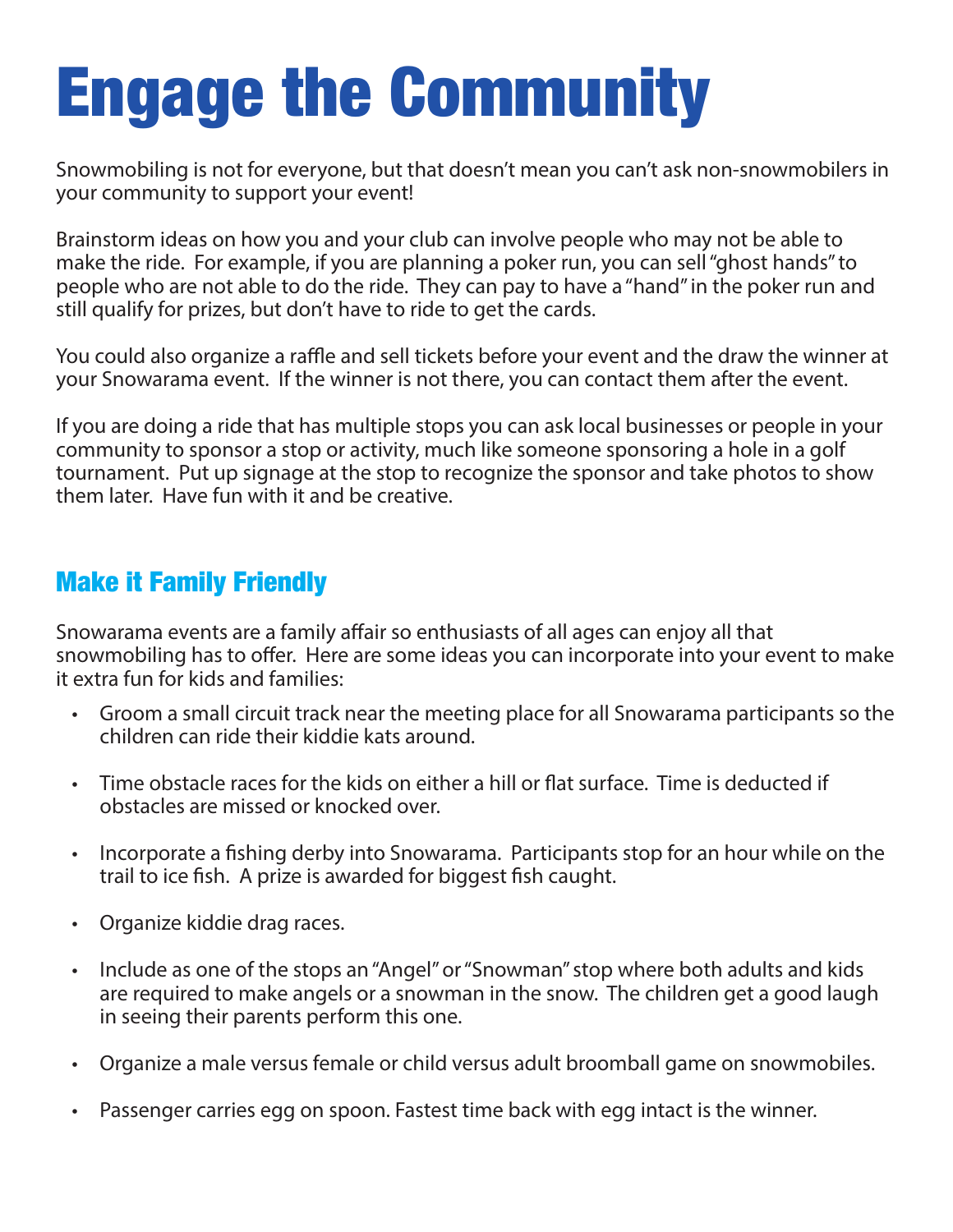### Set a Fundraising Goal

Whether it is your first or tenth time fundraising for Snowarama, it can be a daunting task. By breaking it down you will find that what appears to be overwhelming is actually quite simple when you look at each small piece. Instead of seeing one big number you need to reach, look at it this way:

- **1. Set a Club goal** Decide how much you wish to raise as a club.
- **2. Set personal goals** Encourage each participant to set a personal fundraising goal.
- **3. Set a goal for fundraising activities/events** If individual participant goals won't bring you to your club goal, determine how much more you need to raise through fundraising activities.

Easter Seals BC/Yukon provides a variety of campaign supplies to help participating clubs reach their fundraising goals. For more information contact Shannon Bernays at Easter Seals BC/Yukon at 1-888-868-2822 or sbernays@eastersealsbcy.ca

### FUNDRAISING GOAL WORKSHEET

Estimated number of Participants:

Individual Fundraising: How much can each team member raise in pledges? \$

| # | Participants X |  |  |  |  | in pledges $=$ . |  |  |
|---|----------------|--|--|--|--|------------------|--|--|
|---|----------------|--|--|--|--|------------------|--|--|

#### Events: Raffles, 50/50 draws, BBQ's, Sales, etc.

| Estimate: \$ |  |
|--------------|--|
| Estimate: \$ |  |
| Estimate: \$ |  |
| Total: \$    |  |

You'll find that members may exceed their individual pledge goal. If you are able to offer incentives to the top fundraisers (a prize, gift certificate, etc.), this will help increase your total! \*TIP\* Visit your favourite local coffee shop or restaurant to see if they will donate some gift certificates as fundraising incentives for your members!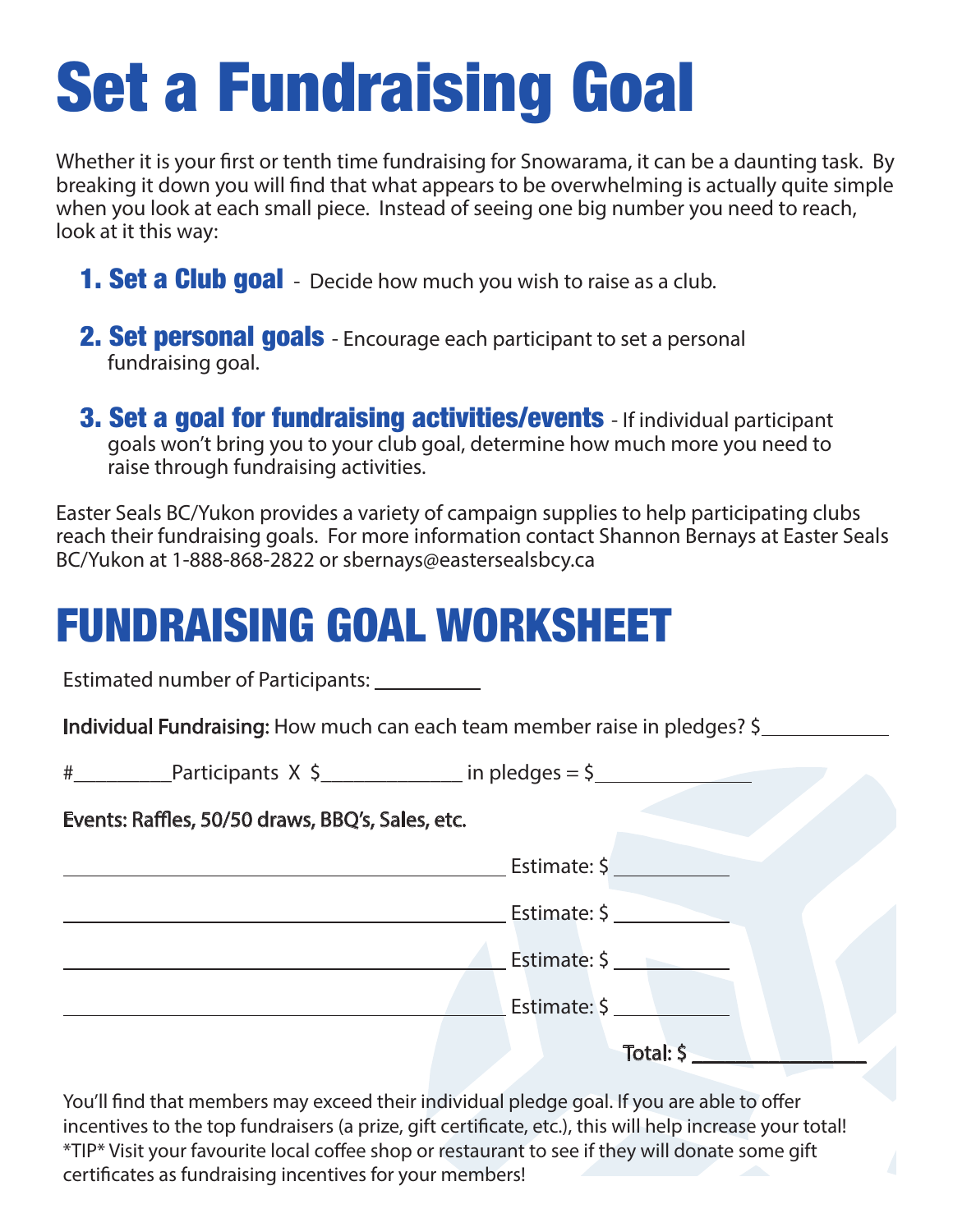## Pledge Collecting Tips

Having members and participants collect pledges is a very effective way to fundraise for your Snowarama event. Below are some tips you can share with your members as they start to raise money for your event

- 7 Set a goal for yourself and encourage others to help you reach it.
- 7 Make an initial pledge to yourself for an amount that will set the standard of giving.
- $*$  Don't be afraid to ask the worst anyone can say is "no".
- 7 Let people know why you are raising the money and what it means to you inspire them!
- 7 Ask family, friends, neighbors, coworkers, people at your church, clubs and associations don't just ask them for a pledge, but ask them to help you by using their contacts.
- 7 Talk to your employer about giving a pledge on behalf of the company or about matching the total amount you raise.
- 7 Know the cause and what you are fundraising for in case people ask questions.
- <sup>#</sup> Keep pledge forms or copies of the pledge forms at home, in your car and at work you never know when you might need one.
- 7 Create a "goal chart" to visually show people how close or far you are to reaching your goal. The image of a thermometer is a popular choice for this.

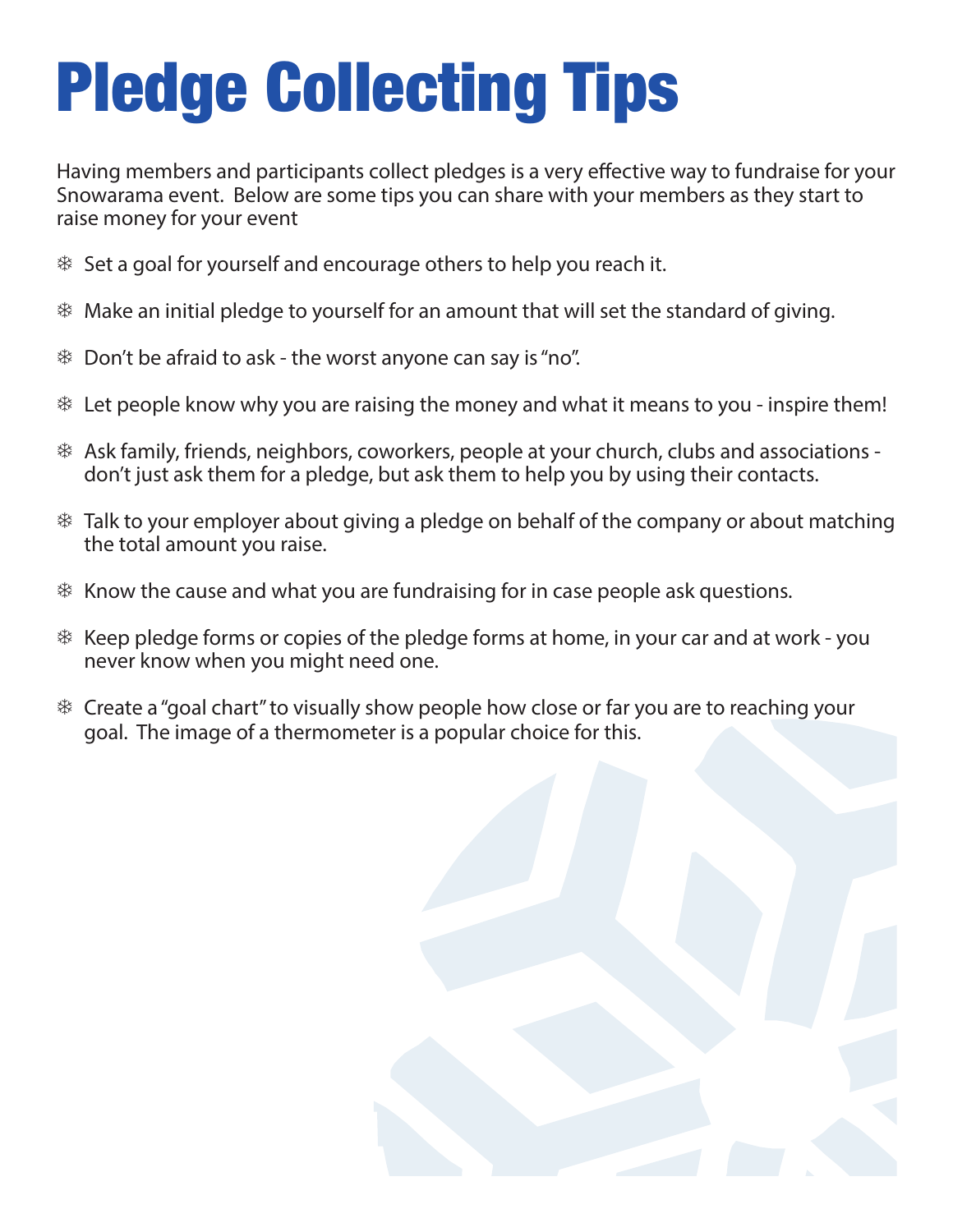### Sample Donation Request Letter

Dear XXXXX.

On (insert date here) the (insert Snowmobile Club name here) is hosting a Snowarama event at (insert location here). Funds raised at this event will go towards supporting children and young adults with disabilities and Easter Seals families in our community by providing much needed funds for the Easter Seals BC/Yukon services.

Easter Seals BC/Yukon operates programs and services for children and youg adults with disabilities across British Columbia and the Yukon. These services include Easter Seals House in Vancouver. Easter Seals House provides a low cost, caring place to stay for families when they have to travel to get medical treatment or hospital emergencies. The house has professional staff, large rooms, activity-filled playrooms and it provides a supportive atmosphere to help both families and individual patients through trying times. For hundreds of families every year, Easter Seals House provides a home away from home during stressful times.

They also operate the BC Easter Seals Camping program. Each year children and young adults with disabilities attend a week long residential summer camp session at our Easter Seals Camp. The focus of this camp is to give campers abilities by helping them learn independence, confidence and skills they need to live happy fulfilling lives. The cost to send one person to camp is \$3,700, but thanks to generous donors and fundraising events like Snowarama, the camp is offered at a highly reduced rate to many families in BC.

This year our goal is to raise \$(Insert fundraising goal here). You can help us achieve this goal by donating an item to use as an auction item (or raffle item) at our fundraising event.

Through community support, we can make a difference in the lives of children and young adults with disabilities in BC! If you require additional information please feel free to contact me at (insert phone number here) or by email at (insert email here). To make a donation simply complete and return the enclosed donation form to me.

Thank you for taking the time to consider our request. I look forward to hearing from you soon.

Sincerely,

(name) Snowarama Chairperson (snowmobile club name)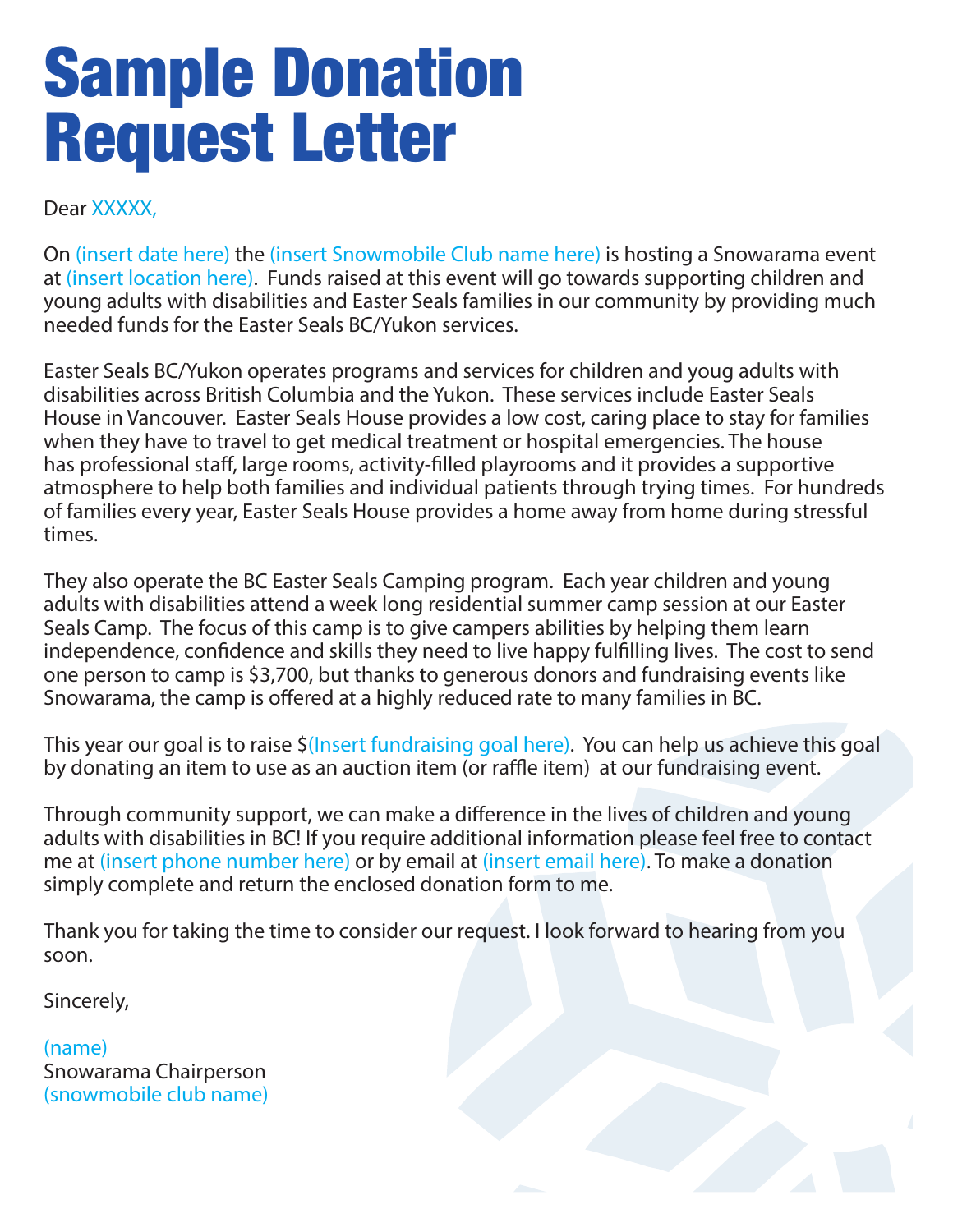### After your Event - Handing in Funds

Once you have completed your Snowarama event and collected all the donations, you need to return funds back to Easter Seals BC/Yukon before April 28, 2019.

Bellow are step by step instructions on how to wrap up your Snowarama event.

1. Determine how much money you have raised by adding up the sum of all the pledges and fundraising dollars collected at the event. Don't forget to tell participants and donors how much they helped raise!

2. Complete the pledge summary form and the post event report found on the website, **http://bcsf.silkstart.com/ cpages/snowarama** and send it to the Easter Seals BC/ Yukon office with the funds raised from your Event.

3. Thank your participants, donors, sponsors and any media who supported the event. Send out thank you certificates and personalized thank you messages.

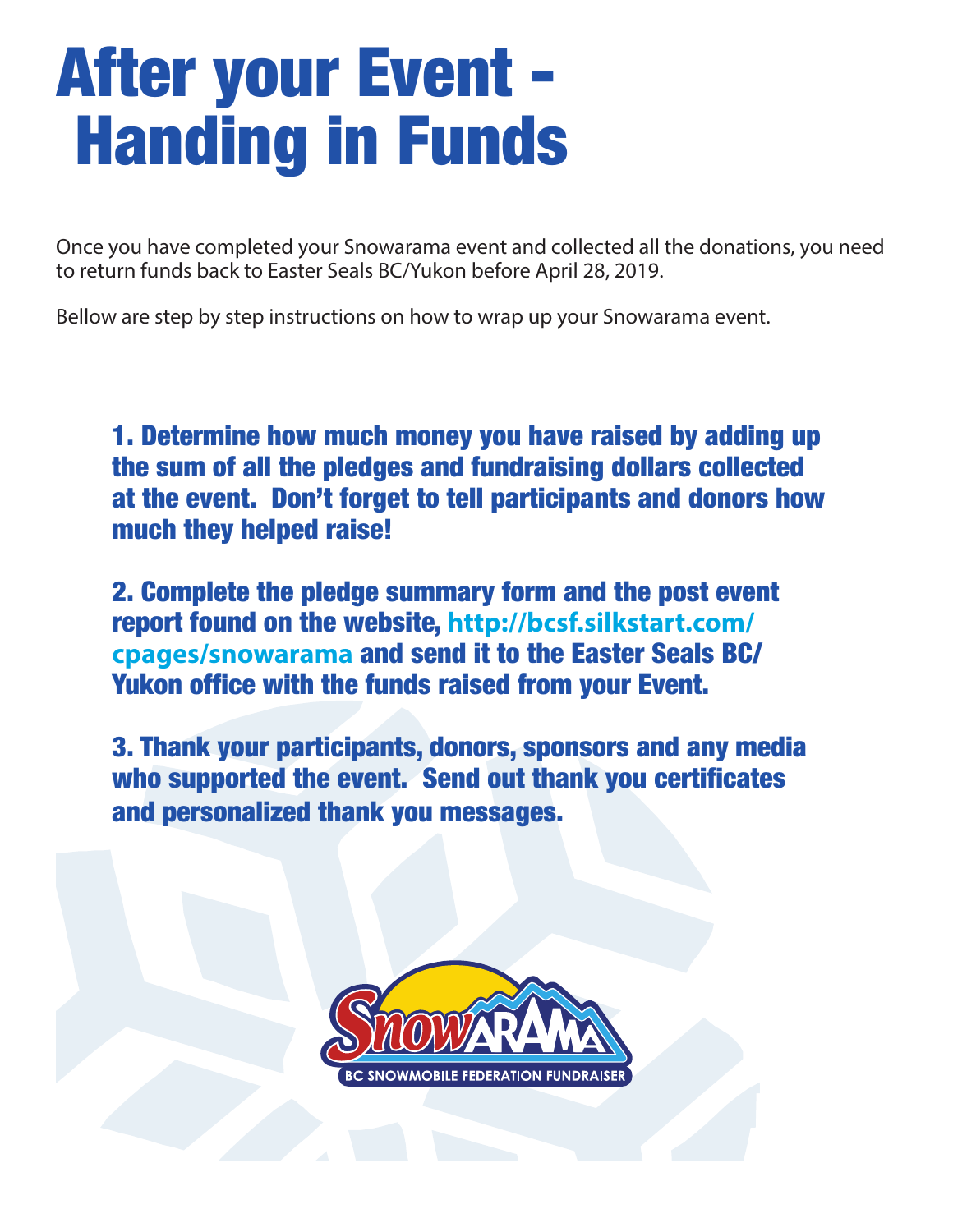

Snowarama is a very easy and flexible way of supporting a great cause that any club can fit into their season. What kind of event each club hosts is entirely up to them including the size, location, timing and who to invite. Following are answers to common questions that help explain how easy and fun it can be to host a Snowarama event.

#### How can I pitch a Snowarama event to my club members?

Add Snowarama to your next meeting agenda and pitch it to all of your members. Here are some great reasons to take part this year:

- 7 Your event makes a difference! You'll be supporting families and kids with disabilities in your community by helping raise money for Easter Seals services.
- 7 It's a fun team building experience. Working together towards a common goal and helping kids and young adults with disabilities fosters teamwork and helps build relationships among club members.
- 7 Organizing a Snowarama event can help raise the community profile of snowmobiling.
- 7 Snowarama is an ideal way to promote your club, recruit new club members and educate new snowmobile enthusiasts.

Still not sure how to pitch it to your club members? Contact the BC Snowmobile Association or Easter Seals BC/Yukon for more ideas.

**If your club is interested in hosting a Snowarama, but is unsure if they have the resources, there is a solution to this dilemma. Join another Snowarama in a neighboring town!** The easiest way for your club to become involved in a regional Snowarama event is to phone snowmobile clubs in neighboring areas. The current club contact list can be found on the BC Snowmobile Association website (www.bcsf.org).

#### When should we host a Snowarama Event?

Most clubs choose to hold their Snowarama event between December and March. It is up to you and your club when you think it will work best. You can organize it around a holiday or special occasion like Valentine's day or St. Patrick's day or raise money at a season opener celebration or another community event.

Funds are due at the Easter Seals BC/Yukon office by April 28, 2019.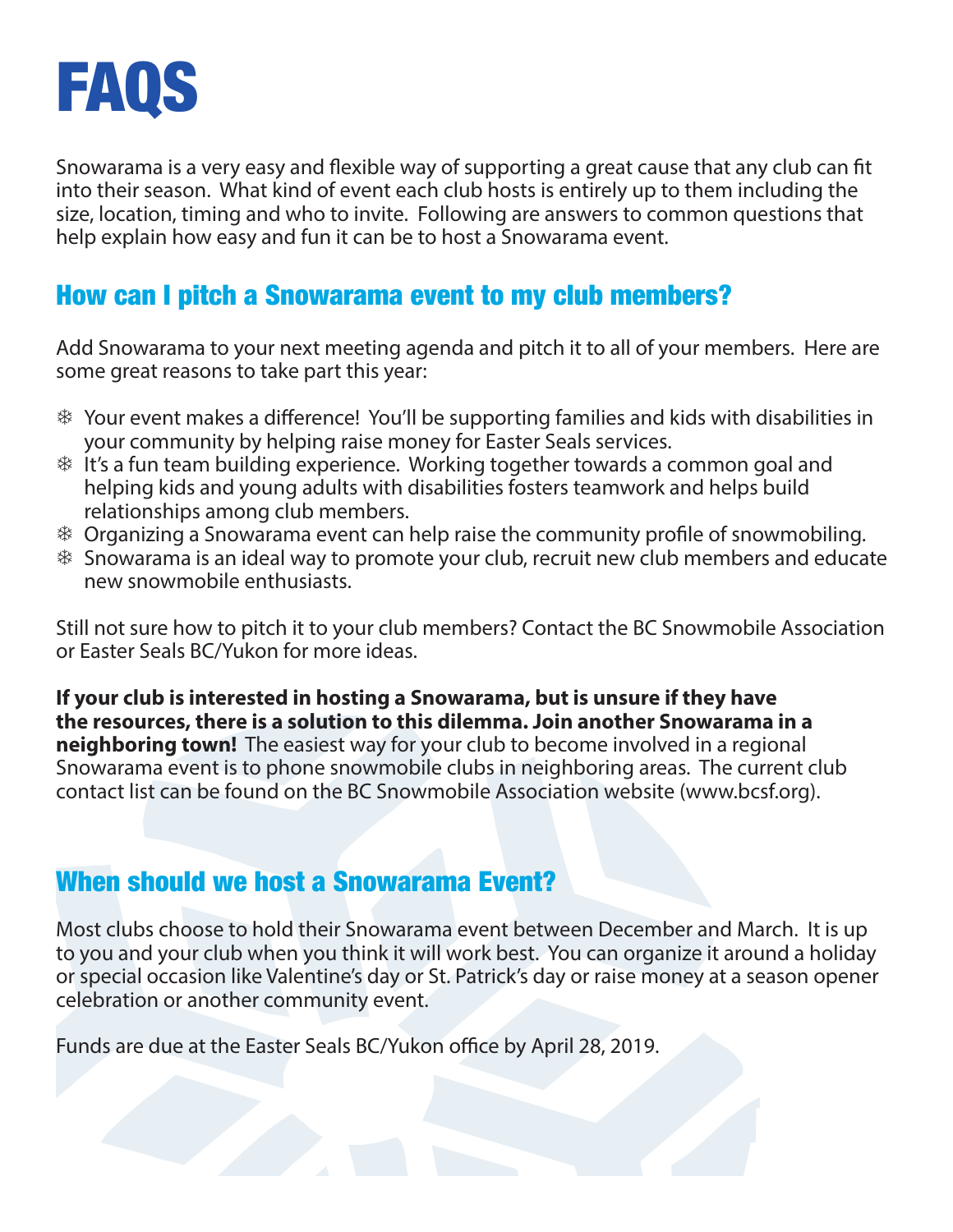

#### What kind of Snowarama event should we host?

The great thing about Snowarama is that you can do whatever you like. You can turn a regular get-together like a dinner or barbecue into a Snowarama Event or choose to make it something special.

If you are looking for a little more inspiration or ideas check out the "Choose an activity" section in this kit, contact the BC Snowmobile Association or Shannon Bernays at Easter Seals BC/Yukon, sbernays@eastersealsbcy.ca

#### How can I motivate my club members to get involved or increase their fundraising efforts?

Here are some tips to help motivate your members and participants.

- 7 Recognize your top fundraisers and those who are going above and beyond at meetings, e-mails and newsletters. People like it when their work is acknowledged.
- 7 Incentives work. Ask local businesses or suppliers to donate a prize for your top fundraiser or create a fun and creative trophy that you can award on event days or at your next meeting.
- 7 Consider inviting a family who has used Easter Seals Services in your community. Putting a face to the cause can help motivate people to fundraise and get involved. Contact Shannon at Easter Seals BC/Yukon for more information on how to get in touch with a local family.
- $*$  Empower members asking people to be in charge of part of the event gives them a sense of ownership on the project and more invested in the success of the event.
- 7 Lead by example if your club members see that you are committed to the event's success it will rub off on them.
- $*$  Encourage participants to form teams to see which team can fundraise the most money. Working together to reach a fundraising goal can be less intimidating than going at it alone. Ask local businesses to provide prizes for your top fundraising team as incentives. It can also be fun to have homemade awards as prizes. The spirit of competition can help motivate people to go the extra mile to fundraise.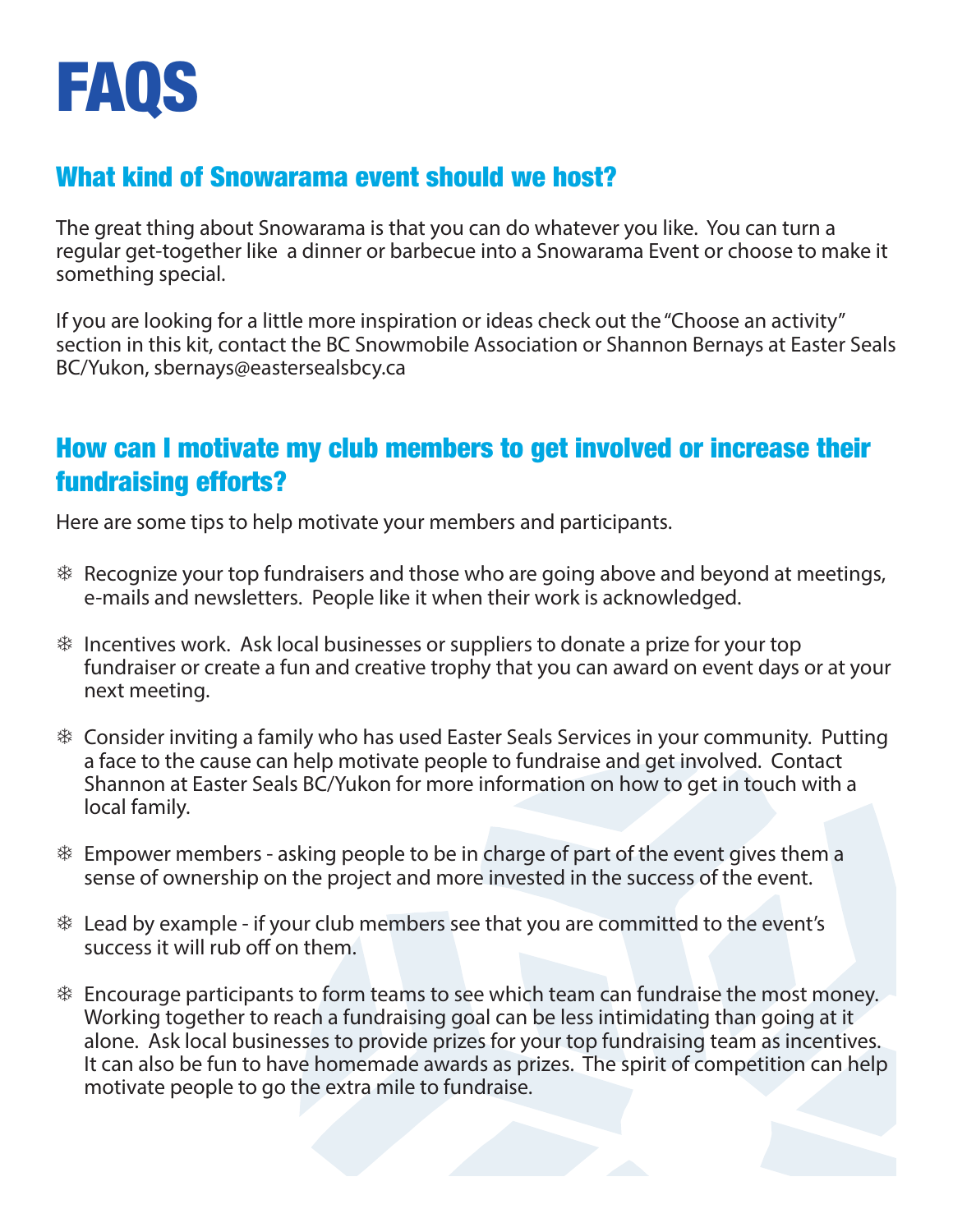

#### How do I promote our event in the community?

Once you have a location, activity and date planned it's time to start finding participants and supporters. After you register you will be provided with posters and other promotional materials. Here are some ideas on how to recruit people to join your event.

- 7 Personally ask people to get involved. A phone call or a face to face ask can help.
- 7 E-mail invitations send out an e-mail to everyone you know and invite them to get involved. Be sure to include the date, location, time and what activities will be happening. If people are busy that day ask if they will support you by making a donation to the event.
- 7 Put up posters in libraries, local businesses, community centres and anywhere there is a public bulletin board. Make sure you ask for permission before posting it on any public bulletin board.
- 7 Contact your local papers, radio station or television station for help promoting your event. Check out the Media Kit for details on how to approach media outlets.
- 7 Are there any popular bloggers or community websites that people in your community go to frequently? Check to see someone will blog about the event or if there is a way to post information about your event on a popular website.